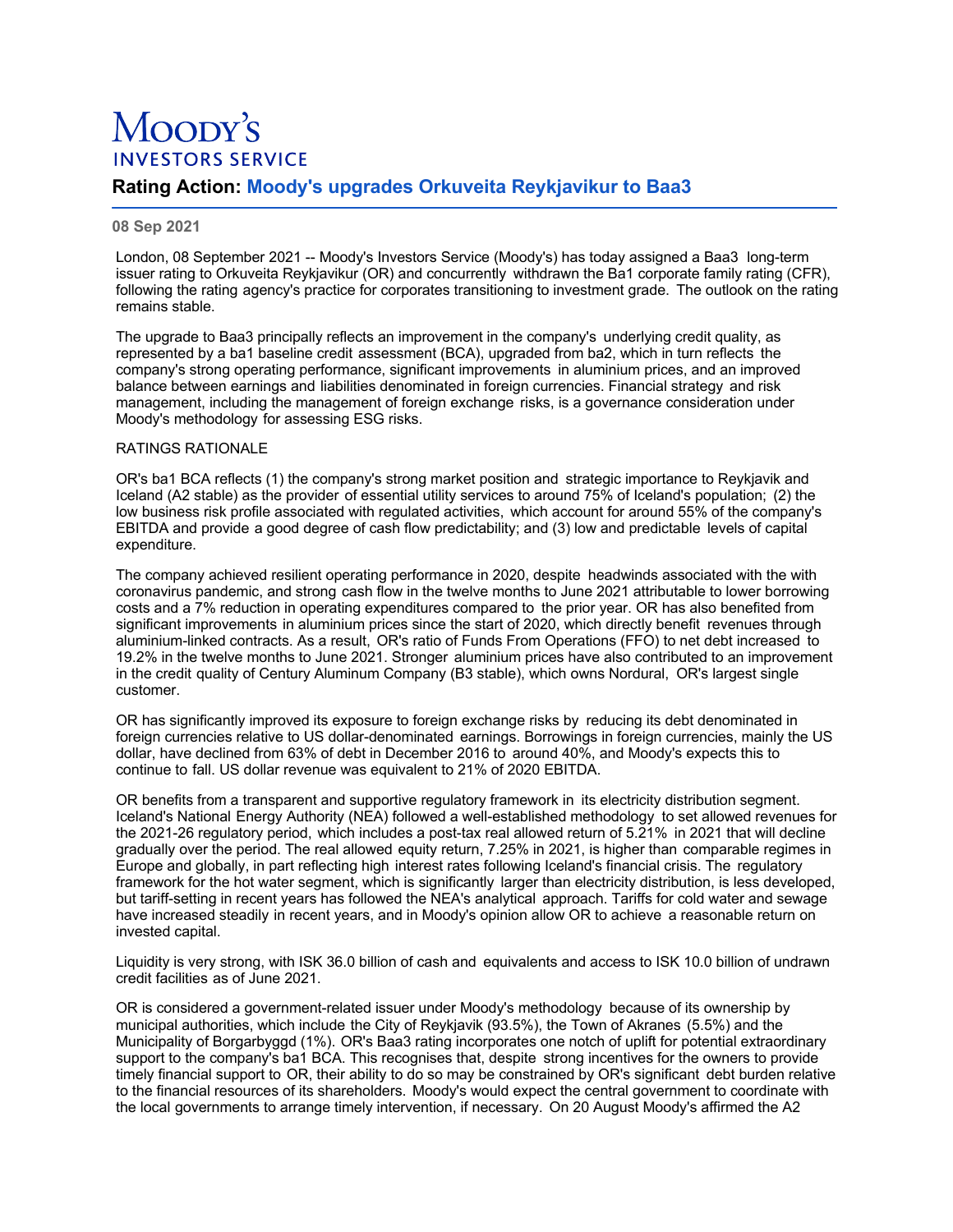rating and stable outlook of the Government of Iceland, reflecting expectations of a solid economic recovery and significantly stronger and more credible institutions, offset by limited diversification of the economy.

#### ESG CONSIDERATIONS

Orkuveita Reykjavikur's ESG Credit Impact Score is low/neutral (CIS-2), an improvement from its previous score of moderately negative (CIS-3), reflecting improved financial risk management. The effect of ESG risks to the rating is mitigated by the expectation that its government shareholder would support the company, if this were to become necessary.

OR's low/neutral environmental risk (E-2 issuer profile score) reflects the company's fully renewable generation portfolio. Heat and electricity from geothermal energy, which accounts for substantially all of OR's output, is highly reliable and dispatchable, and is unaffected by climactic variability that affects other renewable technologies. Despite Iceland's extreme weather, which creates risk of physical damage to OR's assets and those of Landsnet, the transmission network owner, OR has maintained consistently high network reliability since 2015 and has not faced material storm-related costs. Emissions of carbon and hydrogen sulphide from OR's geothermal plants are within permitted limits and have fallen over time as OR has reinjected an increasing share of these gases. In 2019, the company established a subsidiary to commercialise it carbon capture technology.

OR's social risk is moderately negative (S-3), reflecting the risk, common to all regulated utilities, that public concern over environmental, social or affordability issues could lead to adverse regulatory or political intervention. These risks are balanced by neutral to low risks to health and safety, human capital, customer relationships and responsible production.

Governance risks are low/neutral (G-2), a change from the previous score of moderately negative (G-3), reflecting reductions in OR's foreign exchange risk. Because Reykjavik City owns the company and appoints five of six directors, we view the independence of OR's board as relatively weak. However, a published "ownership strategy" and well-defined financial policies, and the shareholders' track record of appointing nonpolitical external experts to the board, moderate the risk of political interference in the company's operations.

#### RATIONALE FOR STABLE OUTLOOK

The stable outlook on the rating reflects Moody's expectation that OR will maintain FFO/net debt in the high teens, in percentage terms, with prudent liquidity.

#### FACTORS THAT COULD LEAD TO AN UPGRADE OR DOWNGRADE OF THE RATINGS

There could be upward pressure on the rating if OR demonstrated further reductions in foreign currency risk, further improvement in the predictability of its key regulatory frameworks, or FFO/net debt trending toward the mid-20s in percentage terms.

These ratings could be downgraded if OR's FFO/net debt falls persistently below the high teens, if liquidity is insufficient to insulate the company from market risks (particularly in relation to exchange rates or aluminium prices), or if the supportiveness of OR's regulatory frameworks diminishes.

The methodologies used in these ratings were Regulated Electric and Gas Utilities published in June 2017 and available at [https://www.moodys.com/researchdocumentcontentpage.aspx?docid=PBC\\_1072530](https://www.moodys.com/researchdocumentcontentpage.aspx?docid=PBC_1072530) and Government-Related Issuers Methodolgy published in Febuary 2020 and available at [https://www.moodys.com/researchdocumentcontentpage.aspx?docid=PBC\\_1186207](https://www.moodys.com/researchdocumentcontentpage.aspx?docid=PBC_1186207). Alternatively, please see the Rating Methodologies page on www.moodys.com for a copy of these methodologies.

Orkuveita Reykjavíkur (OR) is Iceland's largest multi-utility, operating its own power plants, electricity distribution system, geothermal district heating system and providing cold water and waste services in 22 communities in the southwest of the country, covering approximately 75% of the Icelandic population. The company is also a fibre-optic service provider, offering internet access to businesses and households. More than 95% of the company's installed generation capacity is based on geothermal sources, while the remainder comes from hydro. OR is the second largest electricity producer in Iceland. with a share of around 18% in total electricity output. The company services mainly the Reykjavik city area, but is also present in southern and western parts of Iceland.

Orkuveita Reykjavíkur is a partnership between three municipalities: the City of Reykjavik (93.5%), the Town of Akranes (5.5%) and the Municipality of Borgabyggd (1%).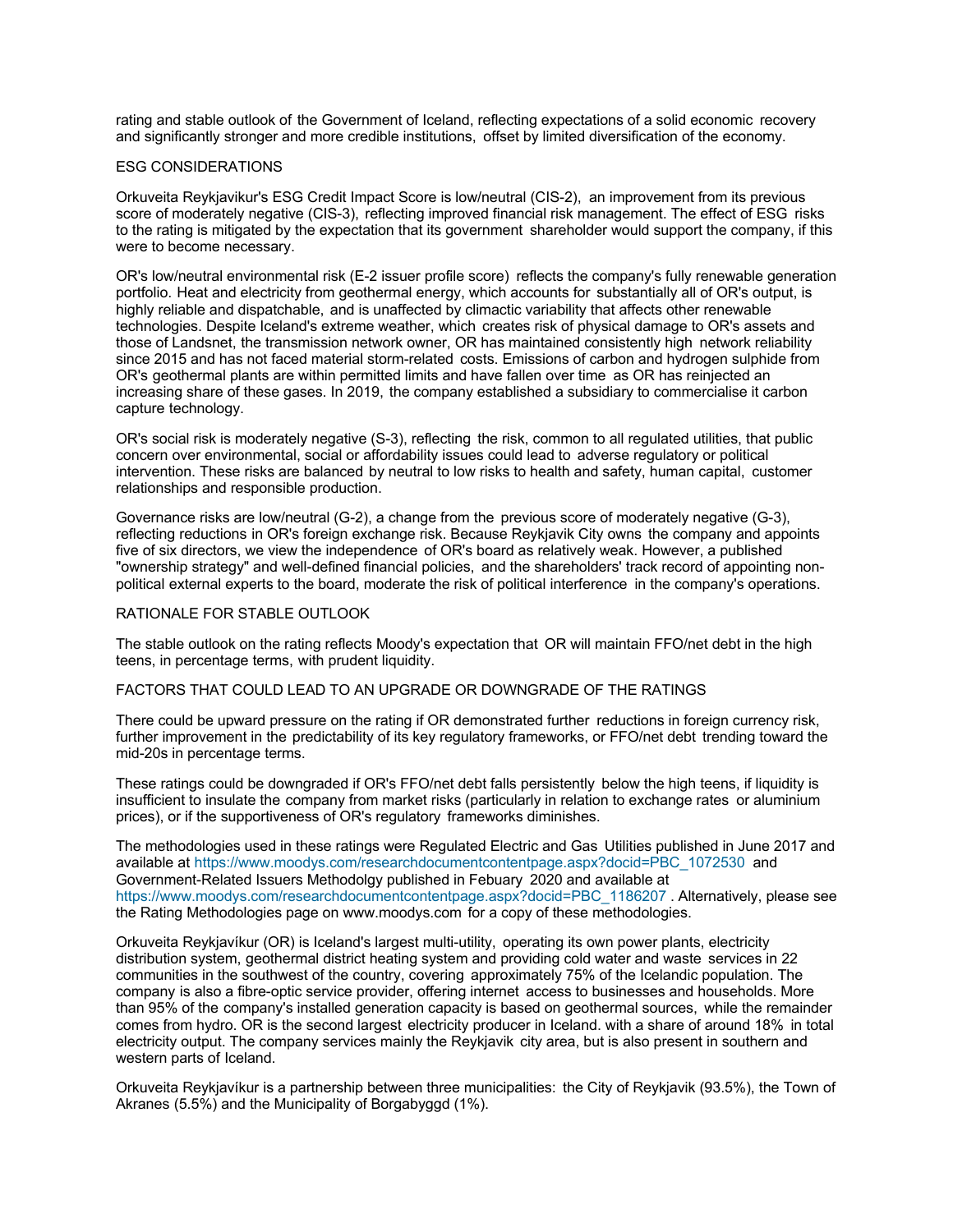#### REGULATORY DISCLOSURES

For further specification of Moody's key rating assumptions and sensitivity analysis, see the sections Methodology Assumptions and Sensitivity to Assumptions in the disclosure form. Moody's Rating Symbols and [Definitions can be found at: https://www.moodys.com/researchdocumentcontentpage.aspx?](https://www.moodys.com/researchdocumentcontentpage.aspx?docid=PBC_79004) docid=PBC\_79004.

For ratings issued on a program, series, category/class of debt or security this announcement provides certain regulatory disclosures in relation to each rating of a subsequently issued bond or note of the same series, category/class of debt, security or pursuant to a program for which the ratings are derived exclusively from existing ratings in accordance with Moody's rating practices. For ratings issued on a support provider, this announcement provides certain regulatory disclosures in relation to the credit rating action on the support provider and in relation to each particular credit rating action for securities that derive their credit ratings from the support provider's credit rating. For provisional ratings, this announcement provides certain regulatory disclosures in relation to the provisional rating assigned, and in relation to a definitive rating that may be assigned subsequent to the final issuance of the debt, in each case where the transaction structure and terms have not changed prior to the assignment of the definitive rating in a manner that would have affected the rating. For further information please see the ratings tab on the issuer/entity page for the respective issuer on www.moodys.com.

For any affected securities or rated entities receiving direct credit support from the primary entity(ies) of this credit rating action, and whose ratings may change as a result of this credit rating action, the associated regulatory disclosures will be those of the guarantor entity. Exceptions to this approach exist for the following disclosures, if applicable to jurisdiction: Ancillary Services, Disclosure to rated entity, Disclosure from rated entity.

These ratings has been disclosed to the rated entity or its designated agent(s) and issued with no amendment resulting from that disclosure.

These ratings is solicited. Please refer to Moody's Policy for Designating and Assigning Unsolicited Credit Ratings available on its website www.moodys.com.

Regulatory disclosures contained in this press release apply to the credit rating and, if applicable, the related rating outlook or rating review.

Moody's general principles for assessing environmental, social and governance (ESG) risks in our credit analysis can be found at [http://www.moodys.com/researchdocumentcontentpage.aspx?docid=PBC\\_1288435](http://www.moodys.com/researchdocumentcontentpage.aspx?docid=PBC_1288435).

At least one ESG consideration was material to the credit rating action(s) announced and described above.

The Global Scale Credit Rating on this Credit Rating Announcement was issued by one of Moody's affiliates outside the EU and is endorsed by Moody's Deutschland GmbH, An der Welle 5, Frankfurt am Main 60322, Germany, in accordance with Art.4 paragraph 3 of the Regulation (EC) No 1060/2009 on Credit Rating Agencies. Further information on the EU endorsement status and on the Moody's office that issued the credit rating is available on www.moodys.com.

Please see www.moodys.com for any updates on changes to the lead rating analyst and to the Moody's legal entity that has issued the rating.

Please see the ratings tab on the issuer/entity page on www.moodys.com for additional regulatory disclosures for each credit rating.

Graham Taylor VP - Senior Credit Officer Infrastructure Finance Group Moody's Investors Service Ltd. One Canada Square Canary Wharf London E14 5FA United Kingdom JOURNALISTS: 44 20 7772 5456 Client Service: 44 20 7772 5454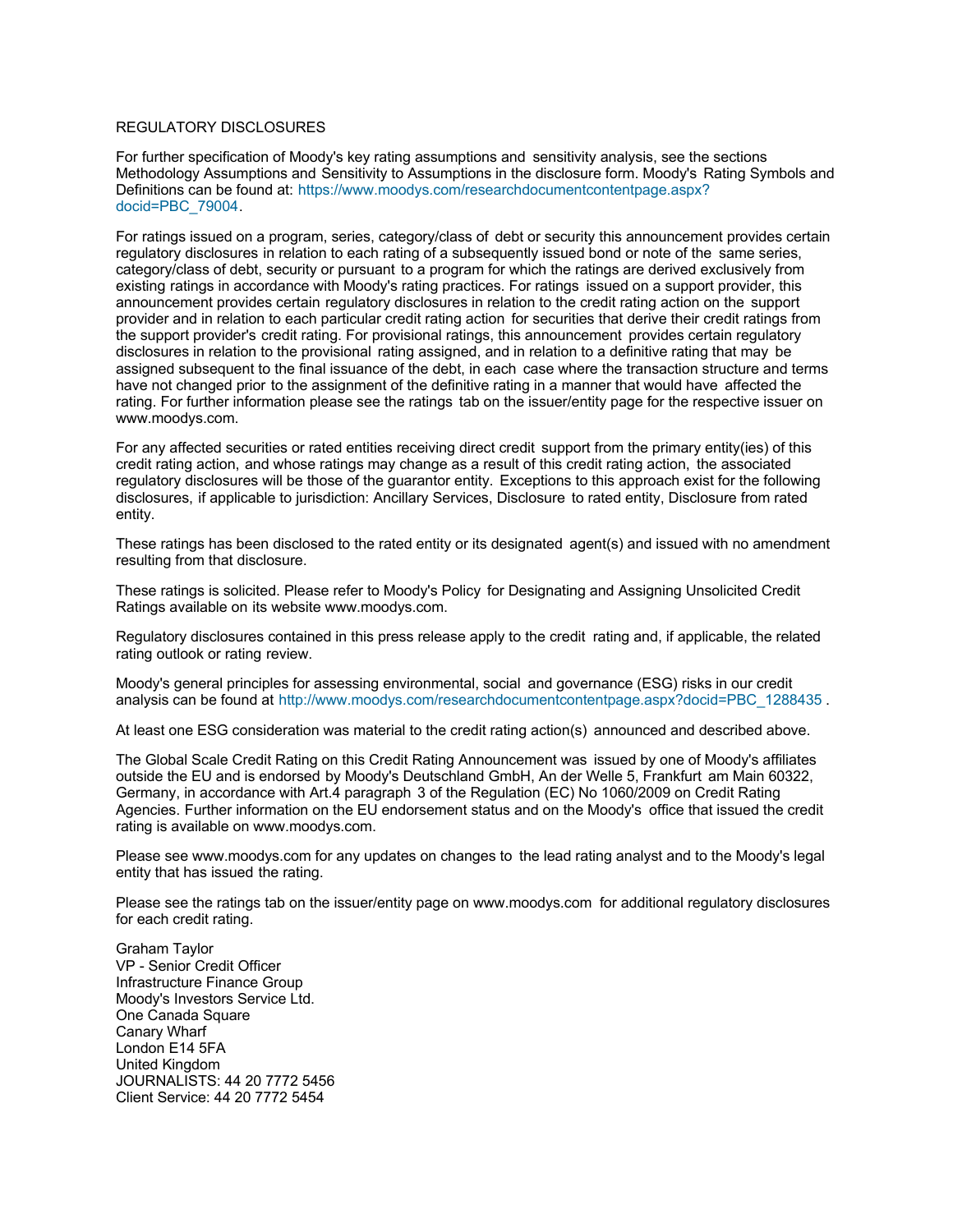Paul Marty Senior Vice President/Manager Infrastructure Finance Group JOURNALISTS: 44 20 7772 5456 Client Service: 44 20 7772 5454

Releasing Office: Moody's Investors Service Ltd. One Canada Square Canary Wharf London E14 5FA United Kingdom JOURNALISTS: 44 20 7772 5456 Client Service: 44 20 7772 5454



© 2021 Moody's Corporation, Moody's Investors Service, Inc., Moody's Analytics, Inc. and/or their licensors and affiliates (collectively, "MOODY'S"). All rights reserved.

**CREDIT RATINGS ISSUED BY MOODY'S CREDIT RATINGS AFFILIATES ARE THEIR CURRENT OPINIONS OF THE RELATIVE FUTURE CREDIT RISK OF ENTITIES, CREDIT COMMITMENTS, OR DEBT OR DEBT-LIKE SECURITIES, AND MATERIALS, PRODUCTS, SERVICES AND INFORMATION PUBLISHED BY MOODY'S (COLLECTIVELY, "PUBLICATIONS") MAY INCLUDE SUCH CURRENT OPINIONS. MOODY'S DEFINES CREDIT RISK AS THE RISK THAT AN ENTITY MAY NOT MEET ITS CONTRACTUAL FINANCIAL OBLIGATIONS AS THEY COME DUE AND ANY ESTIMATED FINANCIAL LOSS IN THE EVENT OF DEFAULT OR IMPAIRMENT. SEE APPLICABLE MOODY'S RATING SYMBOLS AND DEFINITIONS PUBLICATION FOR INFORMATION ON THE TYPES OF CONTRACTUAL FINANCIAL OBLIGATIONS ADDRESSED BY MOODY'S CREDIT RATINGS. CREDIT RATINGS DO NOT ADDRESS ANY OTHER RISK, INCLUDING BUT NOT LIMITED TO: LIQUIDITY RISK, MARKET VALUE RISK, OR PRICE VOLATILITY. CREDIT RATINGS, NON-CREDIT ASSESSMENTS ("ASSESSMENTS"), AND OTHER OPINIONS INCLUDED IN MOODY'S PUBLICATIONS ARE NOT STATEMENTS OF CURRENT OR HISTORICAL FACT. MOODY'S PUBLICATIONS MAY ALSO INCLUDE QUANTITATIVE MODEL-BASED ESTIMATES OF CREDIT RISK AND RELATED OPINIONS OR COMMENTARY PUBLISHED BY MOODY'S ANALYTICS, INC. AND/OR ITS AFFILIATES. MOODY'S CREDIT RATINGS, ASSESSMENTS, OTHER OPINIONS AND PUBLICATIONS DO NOT CONSTITUTE OR PROVIDE INVESTMENT OR FINANCIAL ADVICE, AND MOODY'S CREDIT RATINGS, ASSESSMENTS, OTHER OPINIONS AND PUBLICATIONS ARE NOT AND DO NOT PROVIDE RECOMMENDATIONS TO PURCHASE, SELL, OR HOLD PARTICULAR SECURITIES. MOODY'S CREDIT RATINGS, ASSESSMENTS, OTHER OPINIONS AND PUBLICATIONS DO NOT COMMENT ON THE SUITABILITY OF AN INVESTMENT FOR ANY PARTICULAR INVESTOR. MOODY'S ISSUES ITS CREDIT RATINGS, ASSESSMENTS AND OTHER OPINIONS AND PUBLISHES ITS PUBLICATIONS WITH THE EXPECTATION AND UNDERSTANDING THAT EACH INVESTOR WILL, WITH DUE CARE, MAKE ITS OWN STUDY AND EVALUATION OF EACH SECURITY THAT IS UNDER CONSIDERATION FOR PURCHASE, HOLDING, OR SALE.** 

MOODY'S CREDIT RATINGS, ASSESSMENTS, OTHER OPINIONS, AND PUBLICATIONS ARE NOT INTENDED FOR USE BY RETAIL INVESTORS AND IT WOULD BE RECKLESS AND INAPPROPRIATE FOR RETAIL INVESTORS TO USE MOODY'S CREDIT RATINGS, ASSESSMENTS, OTHER OPINIONS OR PUBLICATIONS WHEN MAKING AN INVESTMENT DECISION. IF IN DOUBT YOU SHOULD CONTACT YOUR FINANCIAL OR OTHER PROFESSIONAL ADVISER.

ALL INFORMATION CONTAINED HEREIN IS PROTECTED BY LAW, INCLUDING BUT NOT LIMITED TO, COPYRIGHT LAW, AND NONE OF SUCH INFORMATION MAY BE COPIED OR OTHERWISE REPRODUCED, REPACKAGED, FURTHER TRANSMITTED, TRANSFERRED, DISSEMINATED, REDISTRIBUTED OR RESOLD, OR STORED FOR SUBSEQUENT USE FOR ANY SUCH PURPOSE, IN WHOLE OR IN PART, IN ANY FORM OR MANNER OR BY ANY MEANS WHATSOEVER, BY ANY PERSON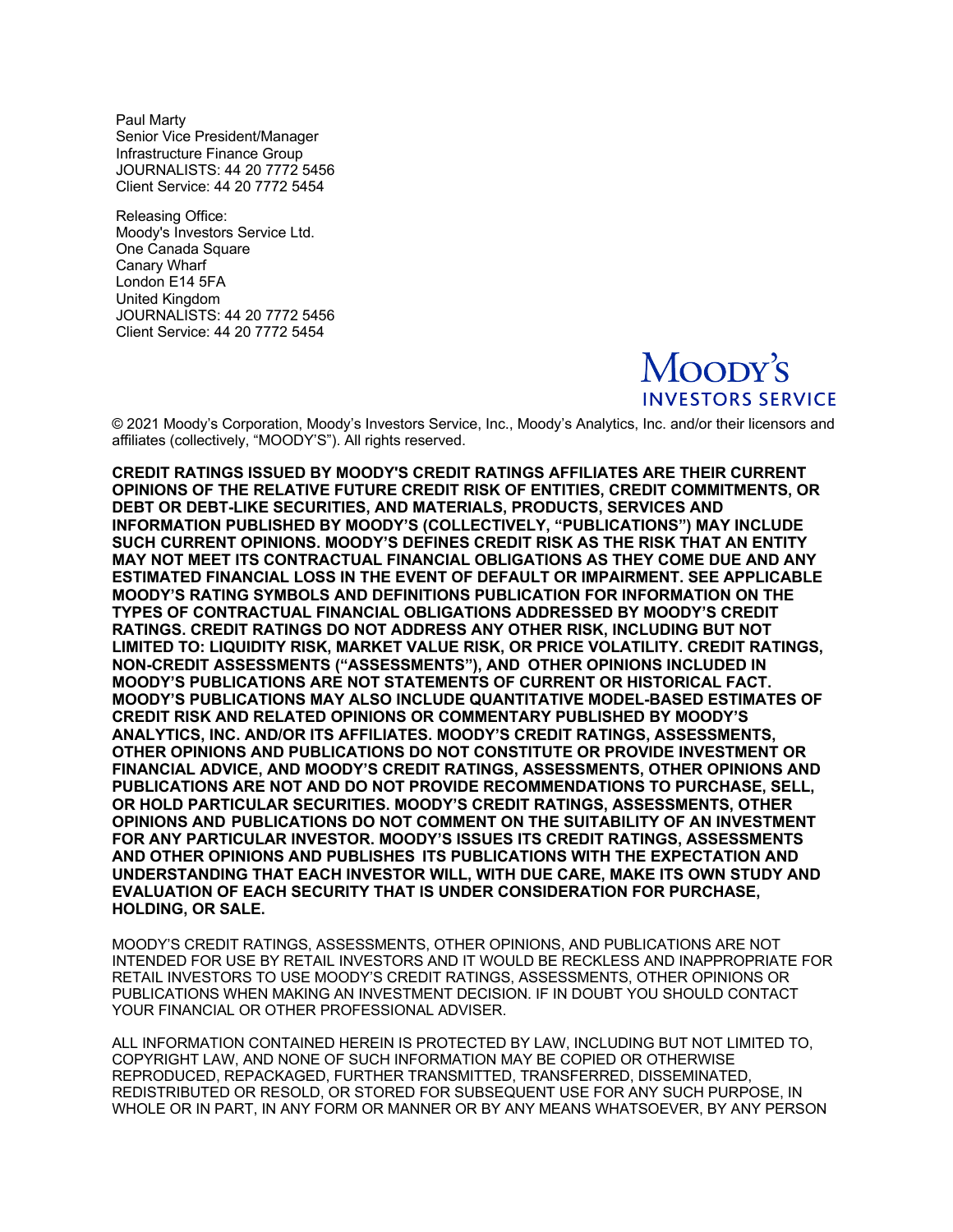#### WITHOUT MOODY'S PRIOR WRITTEN CONSENT.

MOODY'S CREDIT RATINGS, ASSESSMENTS, OTHER OPINIONS AND PUBLICATIONS ARE NOT INTENDED FOR USE BY ANY PERSON AS A BENCHMARK AS THAT TERM IS DEFINED FOR REGULATORY PURPOSES AND MUST NOT BE USED IN ANY WAY THAT COULD RESULT IN THEM BEING CONSIDERED A BENCHMARK.

All information contained herein is obtained by MOODY'S from sources believed by it to be accurate and reliable. Because of the possibility of human or mechanical error as well as other factors, however, all information contained herein is provided "AS IS" without warranty of any kind. MOODY'S adopts all necessary measures so that the information it uses in assigning a credit rating is of sufficient quality and from sources MOODY'S considers to be reliable including, when appropriate, independent third-party sources. However, MOODY'S is not an auditor and cannot in every instance independently verify or validate information received in the rating process or in preparing its Publications.

To the extent permitted by law, MOODY'S and its directors, officers, employees, agents, representatives, licensors and suppliers disclaim liability to any person or entity for any indirect, special, consequential, or incidental losses or damages whatsoever arising from or in connection with the information contained herein or the use of or inability to use any such information, even if MOODY'S or any of its directors, officers, employees, agents, representatives, licensors or suppliers is advised in advance of the possibility of such losses or damages, including but not limited to: (a) any loss of present or prospective profits or (b) any loss or damage arising where the relevant financial instrument is not the subject of a particular credit rating assigned by MOODY'S.

To the extent permitted by law, MOODY'S and its directors, officers, employees, agents, representatives, licensors and suppliers disclaim liability for any direct or compensatory losses or damages caused to any person or entity, including but not limited to by any negligence (but excluding fraud, willful misconduct or any other type of liability that, for the avoidance of doubt, by law cannot be excluded) on the part of, or any contingency within or beyond the control of, MOODY'S or any of its directors, officers, employees, agents, representatives, licensors or suppliers, arising from or in connection with the information contained herein or the use of or inability to use any such information.

NO WARRANTY, EXPRESS OR IMPLIED, AS TO THE ACCURACY, TIMELINESS, COMPLETENESS, MERCHANTABILITY OR FITNESS FOR ANY PARTICULAR PURPOSE OF ANY CREDIT RATING, ASSESSMENT, OTHER OPINION OR INFORMATION IS GIVEN OR MADE BY MOODY'S IN ANY FORM OR MANNER WHATSOEVER.

Moody's Investors Service, Inc., a wholly-owned credit rating agency subsidiary of Moody's Corporation ("MCO"), hereby discloses that most issuers of debt securities (including corporate and municipal bonds, debentures, notes and commercial paper) and preferred stock rated by Moody's Investors Service, Inc. have, prior to assignment of any credit rating, agreed to pay to Moody's Investors Service, Inc. for credit ratings opinions and services rendered by it fees ranging from \$1,000 to approximately \$5,000,000. MCO and Moody's Investors Service also maintain policies and procedures to address the independence of Moody's Investors Service credit ratings and credit rating processes. Information regarding certain affiliations that may exist between directors of MCO and rated entities, and between entities who hold credit ratings from Moody's Investors Service and have also publicly reported to the SEC an ownership interest in MCO of more than 5%, is posted annually at [www.moodys.com](http://www.moodys.com/) under the heading "Investor Relations — Corporate Governance — Director and Shareholder Affiliation Policy."

Additional terms for Australia only: Any publication into Australia of this document is pursuant to the Australian Financial Services License of MOODY'S affiliate, Moody's Investors Service Pty Limited ABN 61 003 399 657AFSL 336969 and/or Moody's Analytics Australia Pty Ltd ABN 94 105 136 972 AFSL 383569 (as applicable). This document is intended to be provided only to "wholesale clients" within the meaning of section 761G of the Corporations Act 2001. By continuing to access this document from within Australia, you represent to MOODY'S that you are, or are accessing the document as a representative of, a "wholesale client" and that neither you nor the entity you represent will directly or indirectly disseminate this document or its contents to "retail clients" within the meaning of section 761G of the Corporations Act 2001. MOODY'S credit rating is an opinion as to the creditworthiness of a debt obligation of the issuer, not on the equity securities of the issuer or any form of security that is available to retail investors.

Additional terms for Japan only: Moody's Japan K.K. ("MJKK") is a wholly-owned credit rating agency subsidiary